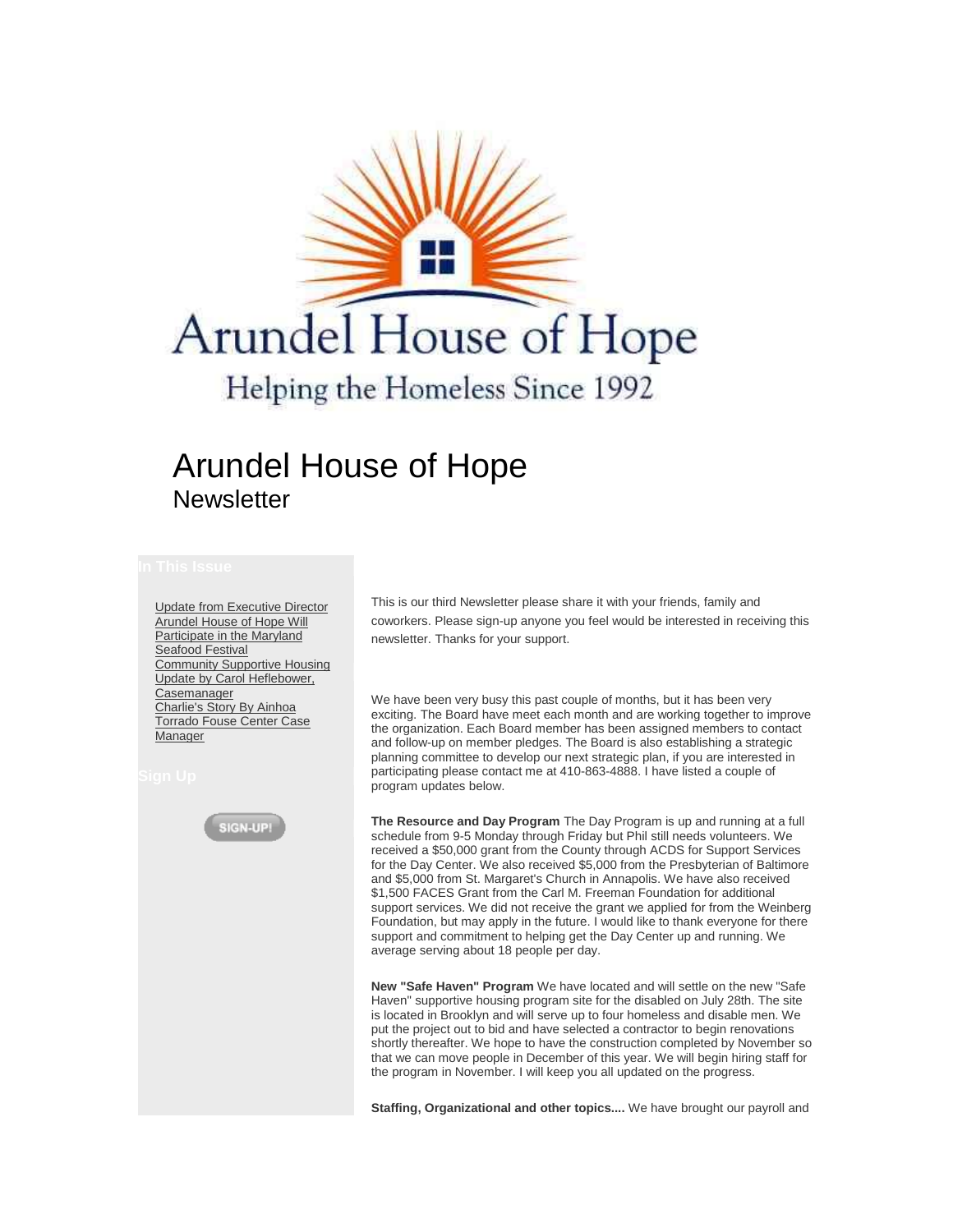Human Resources back in-house allowing us to save some administrative costs, as well as more reporting control. We hope to hire a part-time bookkeeper soon, so if you know if anyone, please let me know. We have been accepted into the Maryland Seafood Festival for 2006 (see story below), this is a very exciting opportunity- please volunteer to help.

## **[Read on...](http://r20.rs6.net/tn.jsp?llr=ephtatbab&et=1101351600902&s=0&e=001OjPbXQq-IlElZnEC8h46qbWwJQtnP_HstVf5vmRYdpj0CHbrtKNk8k4JUugrNKMZUMRiDRJBM9gNyC7zJqZXfq2tGNHxRUlAi9eqZMsyEd8BoA3vLh6I0Q==)**



We applied for and have been selected to participate in this years Maryland Seafood Festival. This event can become a great fundraiser for our organization. This years festival will be held at Sandy Point Park in Annapolis on September 8th, 9th and 10th. We are very excited to participate in these event, and we need your help. We will need more than 50 volunteers for this event. Phil Bailey has created an exciting menu and we need all the help we can get. We need help in food preparation, food service, setting-up and cleaning-up.

All volunteers will get admission tickets to the festival and a guaranteed good time If you can announce this event at your church and with your friends that would be very helpful. If you would like to volunteer or need more information please contact Phil Bailey 410-863-4888 ext 13. Lets all make this opportunity a great success.

**[Read on...](http://r20.rs6.net/tn.jsp?llr=ephtatbab&et=1101351600902&s=0&e=001OjPbXQq-IlElZnEC8h46qbWwJQtnP_HstVf5vmRYdpj0CHbrtKNk8k4JUugrNKMZUMRiDRJBM9gNyC7zJqZXfpNqceONaF9GXbA2oWMDoPhFImHok2pnBno8mhiDxWD9)**



Arundel House of Hope Community Supportive Housing Program I am excited and challenged by this opportunity to help the residents of the Community Supportive Housing Program take the next steps towards independent and successful living. SUPPORTIVE is the operative word. Please help me help them by your prayers for us.

Despite my experience with Winter Relief guests, I really did not know much about the Community Supportive Housing Program, until I recently began working with the residents as their case manager. So please allow me to share what I have learned so far.

The Community Supportive Housing Program provides

housing for a maximum of nine residents. We currently have three houses in Marley and each house has three bedrooms and 2 bathrooms. All of the current six residents are graduates of the Fouse Center program, are employed full time, and are required to pay a subsidized rent for the room they occupy. Each house is responsible for chores and yard work and good neighborhood relations.

My interaction with the residents takes place as I develop and monitor a case plan for each of them. Since many of the residents have been in the housing program for awhile, my job right now is to make certain that they are on track with employment, legal and financial responsibilities, are working a recovery program ,and to be the person they can confide in if and when "bumps in the road" occur.

## **[Read on...](http://r20.rs6.net/tn.jsp?llr=ephtatbab&et=1101351600902&s=0&e=001OjPbXQq-IlElZnEC8h46qbWwJQtnP_HstVf5vmRYdpj0CHbrtKNk8k4JUugrNKMZUMRiDRJBM9gNyC7zJqZXfq2tGNHxRUlAi9eqZMsyEd8BoA3vLh6I0Q==)**

Arundel House of Hope offers transitional housing for homeless men through The Fouse Center program, and Community